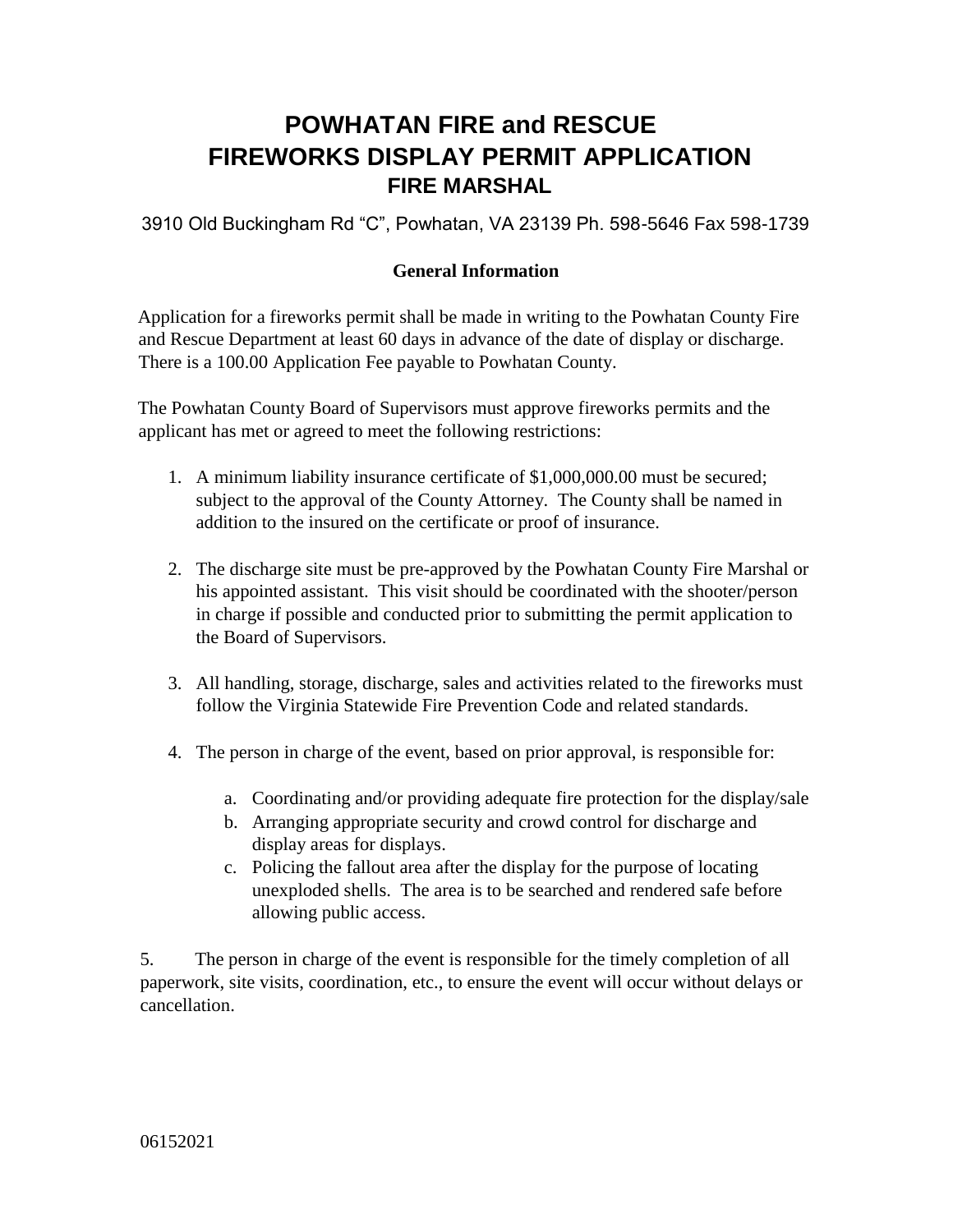## **Fireworks Application (Print or Type All Information)**

|                   | (include map) |                                  |
|-------------------|---------------|----------------------------------|
|                   |               |                                  |
|                   |               |                                  |
|                   |               |                                  |
|                   |               |                                  |
| (for the sponsor) |               |                                  |
|                   |               |                                  |
|                   |               |                                  |
|                   |               |                                  |
|                   |               |                                  |
|                   |               |                                  |
|                   |               | State $\frac{Zip:$ $\frac{1}{2}$ |
|                   |               |                                  |